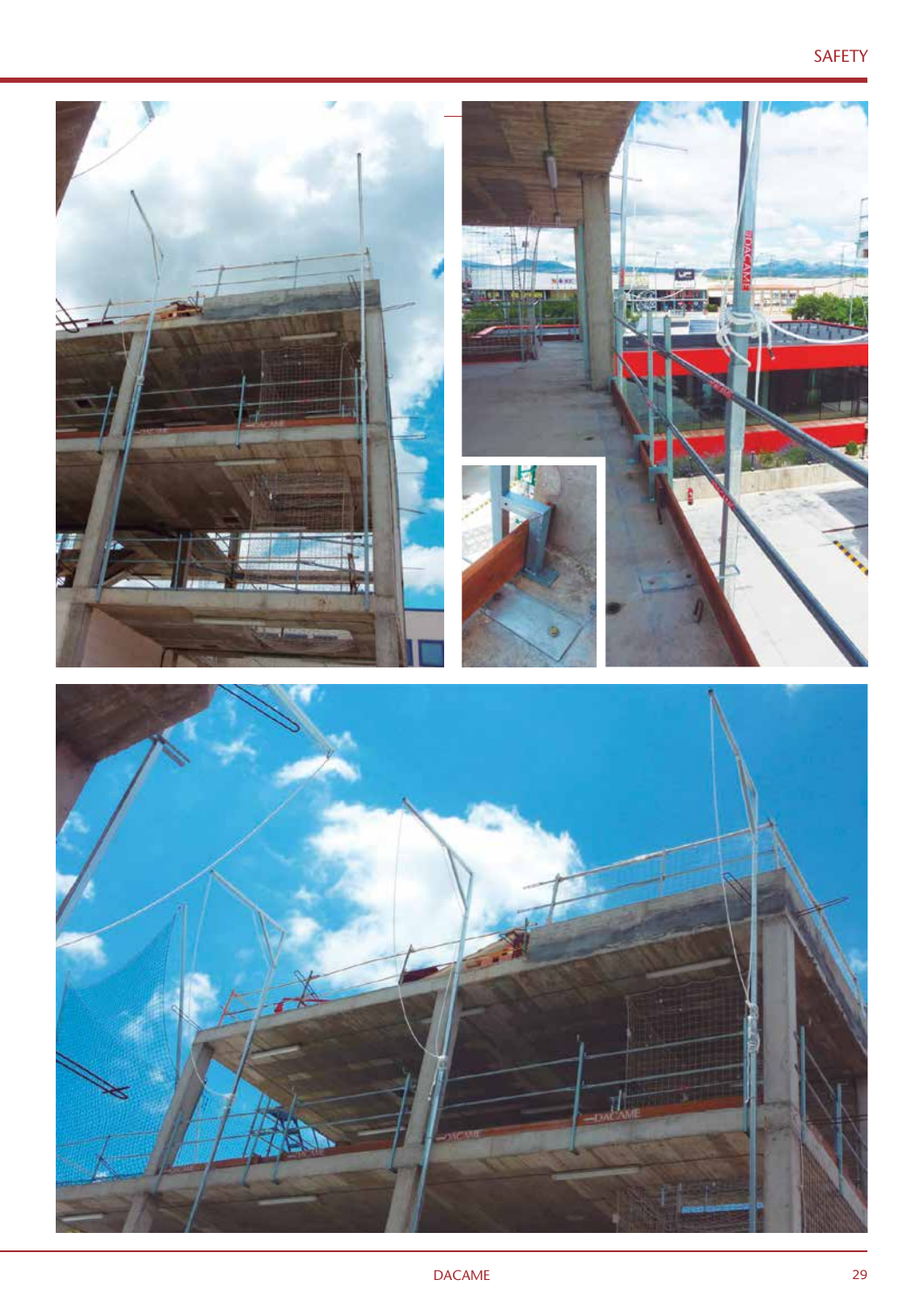

# SAFETY NET SYSTEMS FOR "V" TYPE NETS EN 1263

The safety net systems form the support structure to which safety nets are subject. They contribute to the absorption of kinetic energy. Dacame safety net systems are specifically designed for V-type nets, safety nets with perimeter rope.

Dacame safety net systems are manufactured in compliance with all the requirements established by the EN 1263 standard "Temporary works equipment". Safety nets Successfully passing the dynamic resistance tests.

### *Assembly example:*